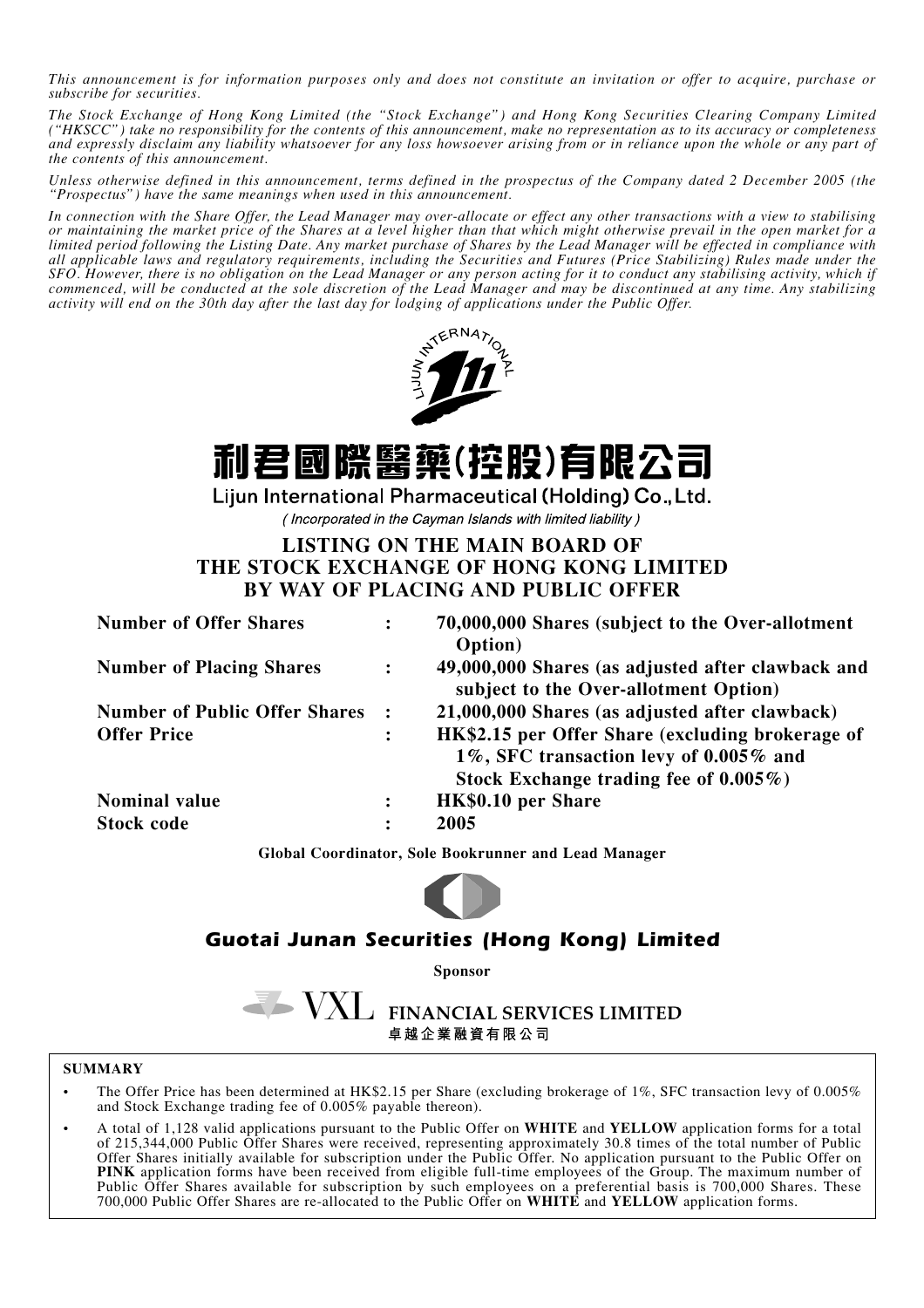- Due to the over-subscription in the Public Offer, the clawback mechanism as specified in the section headed "Structure of the Share Offer" in the Prospectus has been applied. A total of 14,000,000 Placing Shares initially available for subscription and purchase under the Placing have been re-allocated to the Public Offer. As a result of such re-allocation, there are 21,000,000 Public Offer Shares available for subscription under the Public Offer, representing 30% of the total number of Offer Shares under the Share Offer (without taking into account Shares which may be issued and allotted pursuant to the Over-allotment Option).
- The Placing Shares initially available to professional and institutional investors under the Placing have been significantly over-subscribed. Apart from the initial number of the Placing Shares offered for subscription (after the re-allocation as stated above), the Lead Manager has over-allocated an aggregate of 10,500,000 Shares under the Placing, representing 15% of the total number of Offer Shares initially available under the Share Offer. The settlement of such over-allocations may be effected by the stock borrowing arrangement pursuant to the Stock Borrowing Agreement.
- The Company has granted the Over-allotment Option to the Placing Underwriters, exercisable by the Lead Manager (acting for itself and on behalf of the other Placing Underwriters) at any time prior to the date falling 30 days after the last day for lodging applications under the Public Offer, to require the Company to allot and issue up to an aggregate of 10,500,000 additional new Shares at the Offer Price of HK\$2.15 per Share to cover any over-allocations in the Placing and/or obligations of the Lead Manager to return securities borrowed under the Stock Borrowing Agreement. If the Overallotment Option is exercised in whole or in part, a separate press announcement will be made. The total amount of net proceeds of the Share Offer as a result of exercising the Over-allotment Option in full (based on the final Offer Price) would be approximately HK\$149.5 million. As at the date of this announcement, the Over-allotment Option has not been exercised.
- Share certificates for Public Offer Shares allotted to wholly or partially successful applications on **WHITE** application forms (which the applicants have not requested for personal collection or which the applicants have requested for personal collection but are not collected in person) will be despatched by ordinary post to the addresses of the applicants specified in the **WHITE** application forms at their own risk on Friday, 16 December 2005.
- Share certificates for the Public Offer Shares allocated to wholly or partially successful applications on **YELLOW** application forms will be issued in the name of HKSCC Nominees Limited and are expected to be deposited into CCASS for credit to their CCASS Investor Participant stock accounts or stock accounts of their designated CCASS participants, as the case may be, at the close of business on Friday, 16 December 2005 (or under contingent situations, on any other date as shall be determined by HKSCC or HKSCC Nominees Limited).
- Refund cheques for wholly or partially unsuccessful applications and in respect of surplus application money for wholly successful applications (which the applicants have not requested for personal collection or which the applicants have requested for personal collection but are not collected in person) will be despatched by ordinary post to the addresses of the applicants specified in the **WHITE** or **YELLOW** application forms at their own risk on Friday, 16 December 2005.
- Dealings in the Shares (stock code: 2005) on the Main Board are expected to commence at 9:30 a.m. on Tuesday, 20 December 2005. Shares will be traded in board lots of 2,000 Shares.

#### **DETERMINATION OF FINAL OFFER PRICE**

The Offer Price was agreed between the Company and the Lead Manager (for itself and on behalf of the other Underwriters) at HK\$2.15 per Offer Share (excluding brokerage of 1%, SFC transaction levy of 0.005% and Stock Exchange trading fee of 0.005% payable thereon) on Wednesday, 7 December 2005. At the Offer Price of HK\$2.15 per Share, the net proceeds of the Share Offer to the Company after deducting related expenses, are estimated to be approximately HK\$127.5 million assuming that the Overallotment Option is not exercised.

If the Over-allotment Option is exercised in full, and at the Offer Price of HK\$2.15 per Share, the Company will receive additional net proceeds of approximately HK\$22.0 million.

#### **APPLICATIONS RECEIVED AND ALLOCATION OF OFFER SHARES**

The Directors announce that at the close of the application lists at 12:00 noon on Wednesday, 7 December 2005, a total of 1,128 valid applications had been received pursuant to the Public Offer on **WHITE** and **YELLOW** application forms for a total of 215,344,000 Public Offer Shares, representing approximately 30.8 times of the total number of Public Offer Shares initially available for subscription under the Public Offer. No application pursuant to the Public Offer on **PINK** application forms have been received from eligible full-time employees of the Group. The maximum number of Public Offer Shares available for subscription by such employees on a preferential basis is 700,000 Shares. The 700,000 Public Offer Shares are re-allocated to the Public Offer on **WHITE** and **YELLOW** application forms.

Of the 1,128 valid applications for Public Offer Shares received on **WHITE** and **YELLOW** application forms, a total of 1,099 valid applications in respect of a total of 129,844,000 Public Offer Shares were for Shares with an aggregate subscription amount (excluding brokerage of 1%, SFC transaction levy of 0.005% and Stock Exchange trading fee of 0.005% payable on the maximum Offer Price of HK\$2.20 per Share) of HK\$5 million or less in Pool A (equivalent to about 41.2 times of the 3,150,000 Public Offer<br>Shares initially available for allocation in Pool A) and a total of 29 valid applications in Offer Shares were for Shares with an aggregate subscription amount (excluding brokerage of  $1\%$ , SFC transaction levy of 0.005% and Stock Exchange trading fee of 0.005% payable on the maximum Offer Price of HK\$2.20 per Share) of more than HK\$5 million in Pool B (representing approximately 27.1 times of the 3,150,000 Public Offer Shares initially available for allocation in Pool **B**).

No multiple applications and suspected multiple applications have been identified. Applications not based on the denominations set out in the application forms or otherwise not in accordance with the instructions set out therein have also been rejected.

No application for more than 50% of the Public Offer Shares initially offered for subscription under the Public Offer has been identified.

As a result of the over-subscription in the Public Offer, the clawback mechanism as specified in the section headed "Structure of the Share Offer" in the Prospectus has been applied. A total of 14,000,000 Placing Shares initially available for subscription and purchase under the Placing have been re-allocated to the Public Offer. As a result of such re-allocation, there are 21,000,000 Shares available for subscription under the Public Offer, representing 30% of the total number of Offer Shares initially available under the Share Offer (without taking into account Shares which may be issued and allotted pursuant to the exercise of the Over-<br>allotment Option), whereas the total number of Placing Shares available for subscription and (without taking into account Shares which may be issued and allotted pursuant to the exercise of the Over-allotment Option).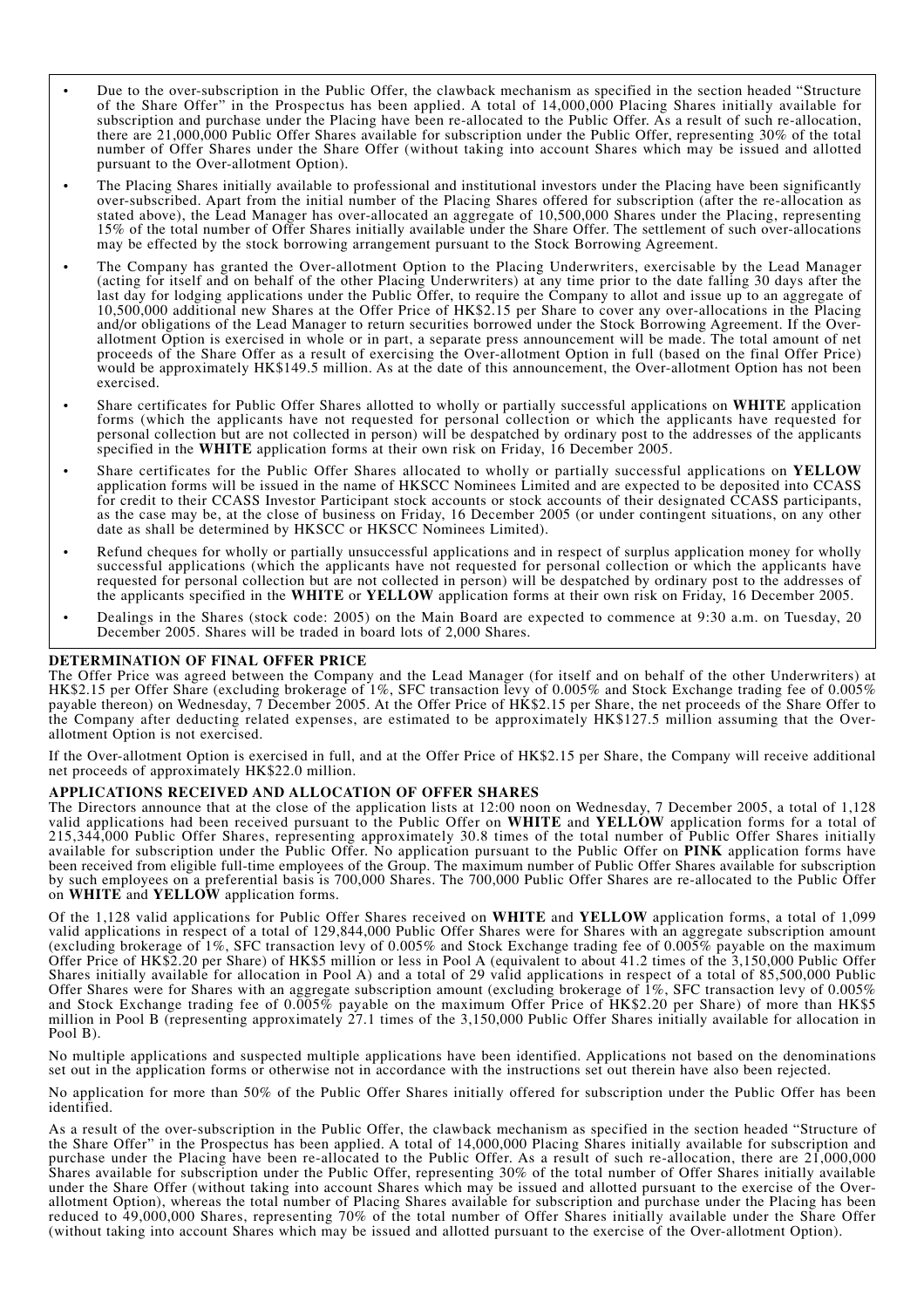The Public Offer Shares validly applied for on **WHITE** and **YELLOW** application forms were conditionally allocated on the basis as set out in the paragraph headed "Basis of allocation of Public Offer Shares" below.

The Public Offer Shares and the Placing Shares were allocated to subscribers and placees who are independent of, and not connected with, any of the Directors, the chief executive or the substantial shareholders of the Company or associates of any of them. None of the Lead Manager and all other Underwriters, or their respective associates and connected clients (as defined in Appendix 6 to the Listing Rules), has taken up any Shares for its own benefit under the Share O with Appendix 6 to the Listing Rules and the Company has been advised that no placee will, individually, hold more than  $10\%$  of the enlarged issued share capital of the Company immediately after the Share Offer.

The Company confirms that after completion of the Share Offer, the number of Shares in the hands of the public will satisfy the minimum percentage prescribed by Rule 8.08 of the Listing Rules.

**P**<sub>0</sub>

**PLACING**<br>The Placing Shares initially available to professional and institutional investors under the Placing have been significantly oversubscribed. Apart from the initial number of the Placing Shares offered for subscription (after the re-allocation as stated above), the Lead Manager has over-allocated an aggregate of 10,500,000 Shares under the Placing, representing 15% of the total number of Offer Shares initially available under the Share Offer. The settlement of such over-allocations may be effected by the stock borrowing arrangement pursuant to the Stock Borrowing Agreement. The Lead Manager entered into the Stock Borrowing Agreement with Prime United Industries Limited, one of the Controlling Shareholders, on 1 December 2005 in relation to borrowing up to 10,500,000 Shares to effect settlement of over-allocations under the Placing. The Lead Manager may exercise the Over-allotment Option, borrow Shares under the Stock Borrowing Agreement or make purchases in the secondary market to cover over-allocations under the Placing.

The Company has granted the Over-allotment Option to the Placing Underwriters, exercisable by the Lead Manager (acting for itself and on behalf of the other Placing Underwriters) at any time prior to the date falling 30 days after the last day for lodging applications under the Public Offer, to require the Company to allot and issue up to an aggregate of 10,500,000 additional new Shares at the Offer Price of HK\$2.15 per Share. If the Over-allotment Option is exercised in whole or in part, a separate press announcement will be made. The total amount of net proceeds of the Share Offer as a result of exercising the Over-allotment Option in full (based on the final Offer Price) would be approximately HK\$149.5 million. As at the date of this announcement, the Over-allotment Option has not been exercised.

#### **BASIS OF ALLOCATION OF PUBLIC OFFER SHARES**

Subject to the satisfaction of the conditions set out in the paragraph headed "Conditions of the Share Offer" under the section headed "Structure of the Share Offer" in the Prospectus, valid applications on **WHITE** and **YELLOW** application forms will be allocated on the following basis:

**Approximate**

|      | Number of<br><b>Public</b><br><b>Offer</b><br><b>Shares</b><br>applied<br>for | Number of<br>valid<br>applications | <b>Basis of allotment/ballot</b>                                                                                                      | дррголицате<br>percentage of<br>allotment based<br>on the total<br>number of<br><b>Public</b><br><b>Offer Shares</b><br>applied for |
|------|-------------------------------------------------------------------------------|------------------------------------|---------------------------------------------------------------------------------------------------------------------------------------|-------------------------------------------------------------------------------------------------------------------------------------|
| ol A |                                                                               |                                    |                                                                                                                                       |                                                                                                                                     |
|      | 2,000                                                                         | 244                                | 2,000 Shares                                                                                                                          | 100.00%                                                                                                                             |
|      | 4,000                                                                         | 191                                | 2,000 Shares plus 38 out of 191 to receive additional 2,000 Shares                                                                    | 59.95%                                                                                                                              |
|      | 6,000                                                                         | 61                                 | 2,000 Shares plus 40 out of 61 to receive additional 2,000 Shares                                                                     | 55.19%                                                                                                                              |
|      | 8,000                                                                         | 30                                 | 4,000 Shares                                                                                                                          | 50.00%                                                                                                                              |
|      | 10,000                                                                        | 116<br>17                          | 4,000 Shares plus 1 out of 4 to receive additional 2,000 Shares                                                                       | 45.00%<br>42.16%                                                                                                                    |
|      | 12,000<br>14,000                                                              | 14                                 | 4,000 Shares plus 9 out of 17 to receive additional 2,000 Shares                                                                      | 39.80%                                                                                                                              |
|      | 16,000                                                                        | $\overline{4}$                     | 4,000 Shares plus 11 out of 14 to receive additional 2,000 Shares<br>6,000 Shares                                                     | 37.50%                                                                                                                              |
|      | 18,000                                                                        | 20                                 | 6,000 Shares                                                                                                                          | 33.33%                                                                                                                              |
|      | 20,000                                                                        | 29                                 | 6,000 Shares plus 3 out of 29 to receive additional 2,000 Shares                                                                      | 31.03%                                                                                                                              |
|      | 22,000                                                                        | 9                                  | 6,000 Shares plus 2 out of 9 to receive additional 2,000 Shares                                                                       | 29.29%                                                                                                                              |
|      | 24,000                                                                        | $\overline{4}$                     | 6,000 Shares plus 1 out of 4 to receive additional 2,000 Shares                                                                       | 27.08%                                                                                                                              |
|      | 26,000                                                                        | $\overline{4}$                     | 6,000 Shares plus 1 out of 4 to receive additional 2,000 Shares                                                                       | 25.00%                                                                                                                              |
|      | 28,000                                                                        | 3                                  | 6,000 Shares plus 1 out of 3 to receive additional 2,000 Shares                                                                       | 23.81%                                                                                                                              |
|      | 30,000                                                                        | 18                                 | 6,000 Shares plus 7 out of 18 to receive additional 2,000 Shares                                                                      | 22.59%                                                                                                                              |
|      | 40,000                                                                        | 20                                 | 6,000 Shares plus 3 out of 5 to receive additional 2,000 Shares                                                                       | 18.00%                                                                                                                              |
|      | 50,000                                                                        | 29                                 | 6,000 Shares plus 22 out of 29 to receive additional 2,000 Shares                                                                     | 15.03%                                                                                                                              |
|      | 60,000                                                                        | 6                                  | 6,000 Shares plus 5 out of 6 to receive additional 2,000 Shares                                                                       | 12.78%                                                                                                                              |
|      | 70,000                                                                        | 7                                  | 6,000 Shares plus 6 out of 7 to receive additional 2,000 Shares                                                                       | 11.02%                                                                                                                              |
|      | 80,000                                                                        | $\overline{c}$                     | 8,000 Shares                                                                                                                          | 10.00%                                                                                                                              |
|      | 90,000                                                                        | 6                                  | 8,000 Shares                                                                                                                          | 8.89%                                                                                                                               |
|      | 100,000                                                                       | 26                                 | 8,000 Shares plus 5 out of 26 to receive additional 2,000 Shares                                                                      | 8.38%                                                                                                                               |
|      | 150,000<br>200,000                                                            | 21<br>38                           | 12,000 Shares plus 1 out of 7 to receive additional 2,000 Shares<br>16,000 Shares plus 2 out of 19 to receive additional 2,000 Shares | 8.19%<br>8.11%                                                                                                                      |
|      | 250,000                                                                       | 50                                 | 20,000 Shares                                                                                                                         | 8.00%                                                                                                                               |
|      | 300,000                                                                       | 18                                 | 22,000 Shares                                                                                                                         | 7.33%                                                                                                                               |
|      |                                                                               |                                    |                                                                                                                                       |                                                                                                                                     |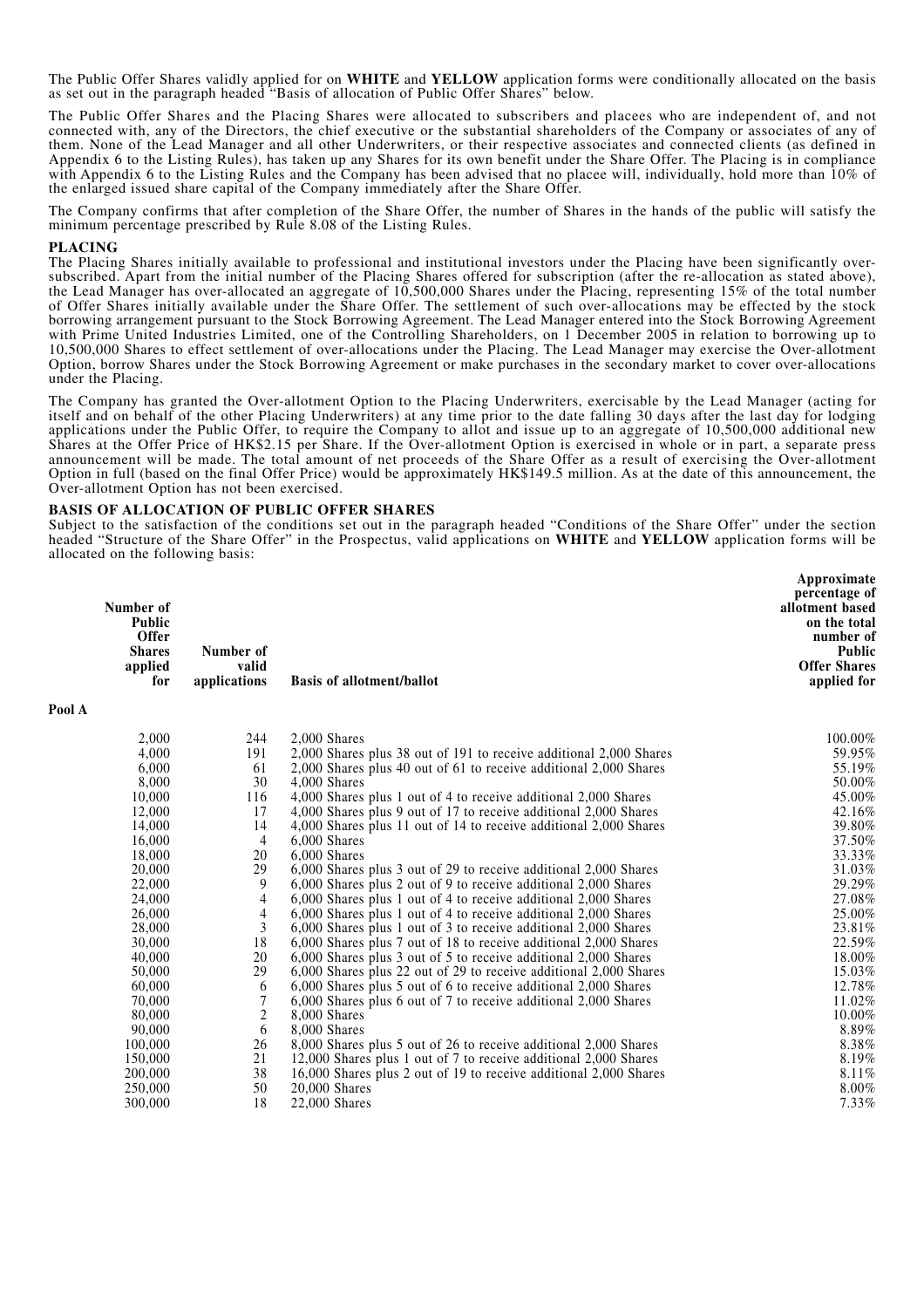| Number of<br><b>Public</b><br><b>Offer</b><br><b>Shares</b><br>applied<br>for | Number of<br>valid<br>applications | <b>Basis of allotment/ballot</b>                                                  | Approximate<br>percentage of<br>allotment based<br>on the total<br>number of<br>Public<br><b>Offer Shares</b><br>applied for |
|-------------------------------------------------------------------------------|------------------------------------|-----------------------------------------------------------------------------------|------------------------------------------------------------------------------------------------------------------------------|
| 350,000                                                                       |                                    | 24,000 Shares                                                                     | 6.86%                                                                                                                        |
| 400,000                                                                       | 1                                  | $26,000$ Shares                                                                   | 6.50%                                                                                                                        |
| 450,000                                                                       | 8                                  | 28,000 Shares plus 5 out of 8 to receive additional 2,000 Shares                  | 6.50%                                                                                                                        |
| 500,000                                                                       | 52                                 | 32,000 Shares                                                                     | $6.40\%$                                                                                                                     |
| 550,000                                                                       | 1                                  | 34,000 Shares                                                                     | 6.18%                                                                                                                        |
| 600,000                                                                       | 4                                  | 36,000 Shares plus 1 out of 2 to receive additional 2,000 Shares                  | $6.17\%$                                                                                                                     |
| 700,000                                                                       | $\boldsymbol{2}$                   | 42,000 Shares plus 1 out of 2 to receive additional 2,000 Shares                  | 6.14%                                                                                                                        |
| 800,000                                                                       | 3                                  | 46,000 Shares plus 2 out of 3 to receive additional 2,000 Shares                  | 5.92%                                                                                                                        |
| 900,000                                                                       | 3                                  | 50,000 Shares plus 2 out of 3 to receive additional 2,000 Shares                  | 5.70%                                                                                                                        |
| 950,000                                                                       | $\mathbf{1}$                       | 52,000 Shares                                                                     | 5.47%                                                                                                                        |
| 1,000,000                                                                     | 21                                 | 52,000 Shares plus 11 out of 21 to receive additional 2,000 Shares                | 5.30%                                                                                                                        |
| 1,200,000                                                                     | $\mathfrak{2}$                     | 60,000 Shares plus 1 out of 2 to receive additional 2,000 Shares                  | 5.08%                                                                                                                        |
| 1,400,000                                                                     | $\overline{c}$                     | 66,000 Shares                                                                     | 4.71%                                                                                                                        |
| 1,800,000                                                                     | 1                                  | 84,000 Shares                                                                     | 4.67%                                                                                                                        |
| 2,000,000<br>2,200,000                                                        | 7<br>3                             | 92,000 Shares<br>98,000 Shares plus 1 out of 3 to receive additional 2,000 Shares | 4.60%<br>4.48%                                                                                                               |
|                                                                               | 1,099                              |                                                                                   |                                                                                                                              |
| Pool B                                                                        |                                    |                                                                                   |                                                                                                                              |
| 2,400,000                                                                     | 7                                  | 294,000 Shares plus 3 out of 7 to receive additional 2,000 Shares                 | 12.29%                                                                                                                       |
| 3,000,000                                                                     | 4                                  | 368,000 Shares plus 1 out of 4 to receive additional 2,000 Shares                 | 12.28%                                                                                                                       |
| 3,150,000                                                                     | 18                                 | 386,000 Shares plus 7 out of 18 to receive additional 2,000 Shares                | 12.28%                                                                                                                       |
|                                                                               | 29                                 |                                                                                   |                                                                                                                              |

#### **RESULTS OF APPLICATIONS USING WHITE APPLICATION FORMS**

The following are the identification document numbers (where provided) of wholly or partially successful applicants who applied using **WHITE** application forms and the number of Public Offer Shares to be conditionally allotted to them. Applicants who have not provided their identification document numbers are not shown.

| Identification<br>document<br>number(s) | Number of<br><b>Public Offer Shares</b><br>conditionally<br>allotted | Identification<br>document<br>number(s) | Number of<br><b>Public Offer Shares</b><br>conditionally<br>allotted | Identification<br>document<br>number(s) | Number of<br><b>Public Offer Shares</b><br>conditionally<br>allotted | Identification<br>document<br>number(s) | Number of<br><b>Public Offer Shares</b><br>conditionally<br>allotted | Identification<br>document<br>number(s) | Number of<br><b>Public Offer Shares</b><br>conditionally<br>allotted |
|-----------------------------------------|----------------------------------------------------------------------|-----------------------------------------|----------------------------------------------------------------------|-----------------------------------------|----------------------------------------------------------------------|-----------------------------------------|----------------------------------------------------------------------|-----------------------------------------|----------------------------------------------------------------------|
| 17691181                                | 2,000                                                                | A2663158                                | 6,000                                                                | B199823A                                | 6,000                                                                | C4396799                                | 4,000                                                                | D2731194                                | 2,000                                                                |
| 1856                                    | 2,000                                                                | A2830356                                | 6,000                                                                | B3649801                                | 2,000                                                                | C4396802                                | 2,000                                                                | D2841283                                | 2,000                                                                |
| 30781969                                | 4,000                                                                | A2851701                                | 2,000                                                                | B4680672                                | 6,000                                                                | C4494464                                | 2,000                                                                | D286058A                                | 2,000                                                                |
| 33902049                                | 2,000                                                                | A2906158                                | 2,000                                                                | B4880183                                | 6,000                                                                | C4843701                                | 4,000                                                                | D294368A                                | 2,000                                                                |
| 33902049                                | 2,000                                                                | A3017446                                | 2,000                                                                | B5400177                                | 2,000                                                                | C5140283                                | 2,000                                                                | D2983878                                | 2,000                                                                |
| 33902049                                | 2,000                                                                | A3506005                                | 4,000                                                                | B6201143                                | 2,000                                                                | C5555335                                | 2,000                                                                | D3130658                                | 2,000                                                                |
| 33902049                                | 2,000                                                                | A3524496                                | 6,000                                                                | B6868539                                | 4,000                                                                | C5613874                                | 2,000                                                                | D3353142                                | 2,000                                                                |
| 33902049                                | 2,000                                                                | A353839A                                | 8,000                                                                | B6868547                                | 4,000                                                                | C5627387                                | 2,000                                                                | D3546757                                | 4,000                                                                |
| 33902049                                | 4,000                                                                | A361181A                                | 4,000                                                                | B6913356                                | 2,000                                                                | C5732261                                | 2,000                                                                | D3620663                                | 2,000                                                                |
| 33902049                                | 2,000                                                                | A4486008                                | 6,000                                                                | B7823164                                | 2,000                                                                | C6134406                                | 4,000                                                                | D380697A                                | 2,000                                                                |
| 33902049                                | 2,000                                                                | A482860A                                | 8,000                                                                | B8383419                                | 2,000                                                                | C6219533                                | 4,000                                                                | D3884679                                | 2,000                                                                |
| 33902049                                | 2,000                                                                | A5051234                                | 2,000                                                                | B9036100                                | 4,000                                                                | C6518123                                | 2,000                                                                | D4036965                                | 2,000                                                                |
| 33902049                                | 2,000                                                                | A5303020                                | 2,000                                                                | B905849A                                | 20,000                                                               | D0167402                                | 2,000                                                                | D4185138                                | 2,000                                                                |
| 33902049                                | 2,000                                                                | A5560619                                | 2,000                                                                | B9539684                                | 8,000                                                                | D0179559                                | 4,000                                                                | D4354606                                | 6,000                                                                |
| 33902049                                | 2,000                                                                | A5749894                                | 2,000                                                                | B9539692                                | 4,000                                                                | D018790A                                | 2,000                                                                | D4391803                                | 6,000                                                                |
| 33902049                                | 4,000                                                                | A6465822                                | 4,000                                                                | B9602688                                | 2,000                                                                | D0398838                                | 2,000                                                                | D4402120                                | 2,000                                                                |
| 33902049                                | 2,000                                                                | A756476A                                | 2,000                                                                | C1436250                                | 2,000                                                                | D0680932                                | 6,000                                                                | D4575270                                | 2,000                                                                |
| 33902049                                | 2,000                                                                | A782477A                                | 2,000                                                                | C2054874                                | 2,000                                                                | D076317A                                | 6,000                                                                | D4786271                                | 4.000                                                                |
| 33902049                                | 2,000                                                                | A7892902                                | 6,000                                                                | C254754                                 | 2,000                                                                | D0807886                                | 8,000                                                                | D4839758                                | 4,000                                                                |
| 33902049                                | 2,000                                                                | A7922240                                | 2,000                                                                | C2568479                                | 4,000                                                                | D0825531                                | 8,000                                                                | D4878850                                | 2,000                                                                |
| 33902049                                | 2,000                                                                | A8240054                                | 4,000                                                                | C2624573                                | 2,000                                                                | D0934284                                | 2,000                                                                | D5180067                                | 2,000                                                                |
| 33902049                                | 2,000                                                                | A8422322                                | 4,000                                                                | C2837690                                | 6,000                                                                | D1011961                                | 4,000                                                                | D5216800                                | 6.000                                                                |
| 33902049                                | 2,000                                                                | A8565018                                | 6,000                                                                | C2843631                                | 2,000                                                                | D106738A                                | 2,000                                                                | D5292124                                | 6,000                                                                |
| 33902049                                | 4,000                                                                | A8637221                                |                                                                      | C2979355                                | 2,000                                                                | D169905A                                | 2,000                                                                | D5638047                                | 8,000                                                                |
| 33902049                                | 2,000                                                                | E0749927                                | 2,000                                                                | C3021791                                | 2,000                                                                | D1903331                                | 2,000                                                                | D586117A                                | 4,000                                                                |
| 33902049                                | 2,000                                                                | A8929710                                | 2,000                                                                | C3267405                                | 8,000                                                                | D2124115                                | 8,000                                                                | D6111042                                | 2,000                                                                |
| 33902049                                | 4,000                                                                | A9084277                                | 4,000                                                                | C3415803                                | 4,000                                                                | D2278775                                | 2,000                                                                | D6114637                                | 2,000                                                                |
| 33902049                                | 2,000                                                                | A916629A                                | 2,000                                                                | C3437130                                | 4,000                                                                | D2304008                                | 2,000                                                                | D6329714                                | 4,000                                                                |
| 35414127                                | 4,000                                                                | A9242670                                | 2,000                                                                | C3470987                                | 6,000                                                                | D2322499                                | 2,000                                                                | D6757430                                | 2,000                                                                |
| A0091394                                | 8,000                                                                | A935083A                                | 2,000                                                                | C3646910                                | 2,000                                                                | D2365708                                | 4,000                                                                | D6761233                                | 2,000                                                                |
| A1640553                                | 6,000                                                                | A939781A                                | 6,000                                                                | C3708630                                | 4,000                                                                | D2417317                                | 4,000                                                                | D814412                                 | 2,000                                                                |
| A1937076                                | 2,000                                                                | A9441533                                | 2,000                                                                | C4278915                                | 2,000                                                                | D2555582                                | 2,000                                                                | D8216089                                | 2,000                                                                |
| A2185841                                | 4,000                                                                | A9584407                                | 2,000                                                                | C4357432                                | 2,000                                                                | D2573939                                | 2,000                                                                | D8359688                                | 2,000                                                                |
| A2550515                                | 2,000                                                                | B1926425                                | 4,000                                                                | C4394362                                | 2,000                                                                | D2580285                                | 6,000                                                                | E0475304                                | 6,000                                                                |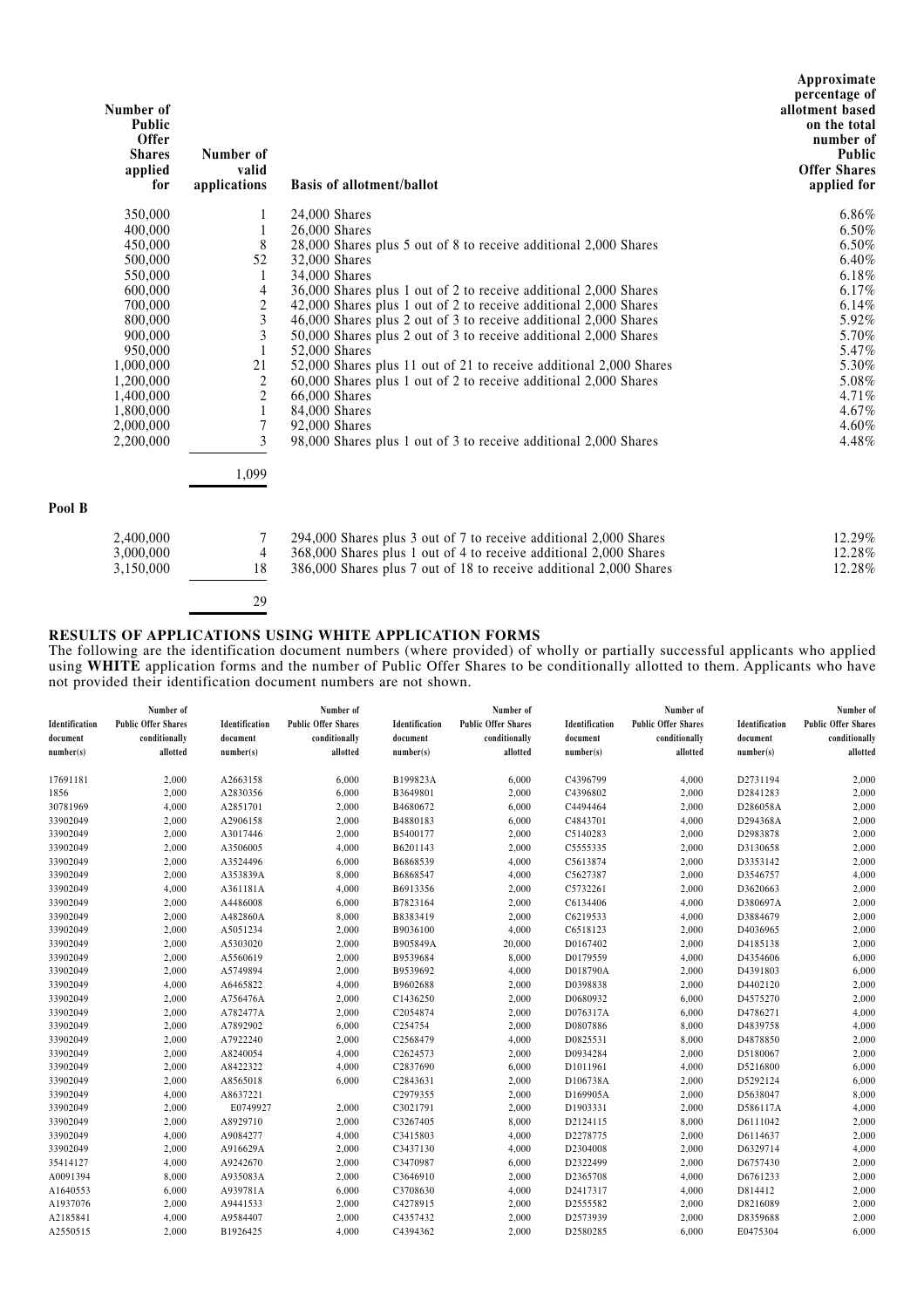|                | Number of                  |                | Number of                  |                | Number of                  |                | Number of                  |                | Number of                  |
|----------------|----------------------------|----------------|----------------------------|----------------|----------------------------|----------------|----------------------------|----------------|----------------------------|
| Identification | <b>Public Offer Shares</b> | Identification | <b>Public Offer Shares</b> | Identification | <b>Public Offer Shares</b> | Identification | <b>Public Offer Shares</b> | Identification | <b>Public Offer Shares</b> |
| document       | conditionally              | document       | conditionally              | document       | conditionally              | document       | conditionally              | document       | conditionally              |
| number(s)      | allotted                   | number(s)      | allotted                   | number(s)      | allotted                   | number(s)      | allotted                   | number(s)      | allotted                   |
|                |                            |                |                            |                |                            |                |                            |                |                            |
| E0763466       | 2,000                      | E9682647       | 2,000                      | G6315401       | 2,000                      | K3251942       | 2,000                      | P8416544       | 4,000                      |
| E1169363       | 2,000                      | E9937580       | 2,000                      | G6559246       | 4,000                      | K3344894       | 2,000                      | P901993A       | 4,000                      |
| E1972972       | 8,000                      | E9966289       | 2,000                      | G6849325       | 4,000                      | K3687635       | 2,000                      | P9220899       | 4,000                      |
| E2238458       | 2,000                      | G0044473       | 8,000                      | G6885623       | 2,000                      | K4079264       | 2,000                      | P9693452       | 2,000                      |
| E2355462       | 6,000                      | G0118094       | 2,000                      | G6950417       | 2,000                      | K426973A       | 2,000                      | P9729341       | 4,000                      |
| E2361276       | 6,000                      | G0232695       | 6,000                      | G6994198       | 2,000                      | K4297970       | 4,000                      | P9980230       | 4,000                      |
| E2473260       | 2,000                      | G02424723      | 6,000                      | G7020294       | 2,000                      | K4704037       | 2,000                      | P9997672       | 2,000                      |
| E2548619       | 2,000                      | G0387079       | 2,000                      | G8007992       | 2,000                      | K4736818       | 2,000                      | R1420738       | 2,000                      |
| E3188268       | 2,000                      | G0762228       | 4,000                      | G8204879       | 2,000                      | K5035813       | 2,000                      | R1659412       | 6,000                      |
| E3274237       | 22,000                     | G0838100       | 2,000                      | G9015247       | 4,000                      | K5210259       | 2,000                      | R3200379       | 2,000                      |
| E3812271       | 2,000                      | G0851204       | 2,000                      | H3197923       | 2,000                      | K5327938       | 4,000                      | R3815845       | 2,000                      |
| E441153A       | 4,000                      | G0880514       | 2,000                      | H330830A       | 4,000                      | K6056989       | 4,000                      | V0020087       | 4,000                      |
| E468448A       | 4,000                      | G0921687       | 2,000                      | H3508732       | 2,000                      | K702746A       | 2,000                      | V0132616       | 2,000                      |
| E4933714       | 4,000                      | G0979758       | 2,000                      | H3606483       | 2,000                      | K7618530       | 2,000                      | V0211796       | 2,000                      |
| E4997755       | 4,000                      | G1209212       | 4,000                      | H3688167       | 2,000                      | K7862121       | 2,000                      | V047844A       | 2,000                      |
| E4999049       | 4,000                      | G1212000       | 2,000                      | H3788107       | 2,000                      | K8144028       | 4,000                      | V0593133       | 2,000                      |
| E5155766       | 4,000                      | G1444920       | 2,000                      | H4141263       | 4,000                      | K8450897       | 2,000                      | W00847071      | 4,000                      |
| E5401384       | 6,000                      | G1582002       | 2,000                      | H4148675       | 4,000                      | K8543429       | 2,000                      | W03297753      | 6,000                      |
| E5501222       | 2,000                      | G164332A       | 2,000                      | H4221690       | 4,000                      | K8922039       | 2,000                      | W05336580      | 4,000                      |
| E5765637       | 2,000                      | G1645748       | 2,000                      | H448747A       | 2,000                      | K8987351       | 2,000                      | W06057909      | 4,000                      |
| E5891454       | 2,000                      | G1728848       | 4,000                      | H4551534       | 6,000                      | K904616A       | 4,000                      | W07545355      | 4,000                      |
| E6907303       | 4,000                      | G1973915       | 2,000                      | H4585145       | 2,000                      | K9332006       | 4,000                      | XA3432677      | 4,000                      |
| E7119147       | 2,000                      | G1977252       | 4,000                      | K0078646       | 4,000                      | K9691871       | 2,000                      | XA6775346      | 2,000                      |
| E7123128       | 6,000                      | G2761970       | 2,000                      | K030610A       | 2,000                      | K9728546       | 4,000                      | XD166728Y      | 4,000                      |
| E7124515       | 2,000                      | G2872012       | 4,000                      | K0364991       | 4,000                      | P1032732       | 2,000                      | XD2923543      | 2,000                      |
| E7159939       | 2,000                      | G3053554       | 2,000                      | K0429953       | 2,000                      | P1073528       | 6,000                      | XD5577522      | 4,000                      |
| E7381267       | 2,000                      | G3502669       | 2,000                      | K0457043       | 4,000                      | P3470427       | 2,000                      | XD8240715      | 2,000                      |
| E7508283       | 4,000                      | G3923621       | 6,000                      | K0545066       | 4,000                      | P3660579       | 2,000                      | XE3318859      | 6,000                      |
| E7624976       | 6,000                      | G4058959       | 2,000                      | K0942049       | 4,000                      | P440620A       | 2,000                      | XE3577900      | 4,000                      |
| E7706794       | 6,000                      | G4301330       | 2,000                      | K0993271       | 2,000                      | P4450217       | 2,000                      | Z0005496       | 2,000                      |
| E7706808       | 2,000                      | G4393405       | 4,000                      | K1064592       | 2,000                      | P4533430       | 2,000                      | Z0048714       | 2,000                      |
| E8105549       | 4,000                      | G4536532       | 2,000                      | K1362437       | 2,000                      | P4745721       | 2,000                      | Z0705447       | 6,000                      |
| E8481044       | 2,000                      | G4569244       | 4,000                      | K1558196       | 2,000                      | P4782651       | 2,000                      | Z0762092       | 2,000                      |
| E8584579       | 6,000                      | G4867814       | 4,000                      | K1669230       | 8,000                      | P4881498       | 2,000                      | Z1810201       | 2,000                      |
| E8604731       | 2,000                      | G515639        | 6,000                      | K202036A       | 2,000                      | P4893216       | 2,000                      | Z2018838       | 2,000                      |
| E8625399       | 2,000                      | G5219034       | 2,000                      | K2115018       | 2,000                      | P5406831       | 2,000                      | Z3679897       | 6,000                      |
| E8775412       | 2,000                      | G5250798       | 2,000                      | K2512130       | 4,000                      | P5583792       | 2,000                      | Z3892183       | 6,000                      |
| E8956077       | 6,000                      | G5376709       | 6,000                      | K2552809       | 2,000                      | P6020880       | 6,000                      | Z3952747       | 2,000                      |
| E896195A       | 2,000                      | G5520966       | 2,000                      | K2622440       | 2,000                      | P6586647       | 6,000                      | Z3998763       | 4,000                      |
| E9089504       | 2,000                      | G5785242       | 2,000                      | K2632608       | 4,000                      | P6586744       | 2,000                      | Z4074557       | 2,000                      |
| E9174323       | 4,000                      | G5965011       | 2,000                      | K2738961       | 2,000                      | P6738110       | 2,000                      | Z7198222       | 4,000                      |
| E9249595       | 2,000                      | G6220125       | 2,000                      | K2932660       | 2,000                      | P6818181       | 2,000                      |                |                            |
| E9334746       | 2,000                      | G624685A       | 2,000                      | K3041425       | 4,000                      | P6932162       | 2,000                      |                |                            |
| E9504625       | 4,000                      | G6266052       | 2,000                      | K3087808       | 2,000                      | P8380566       | 4,000                      |                |                            |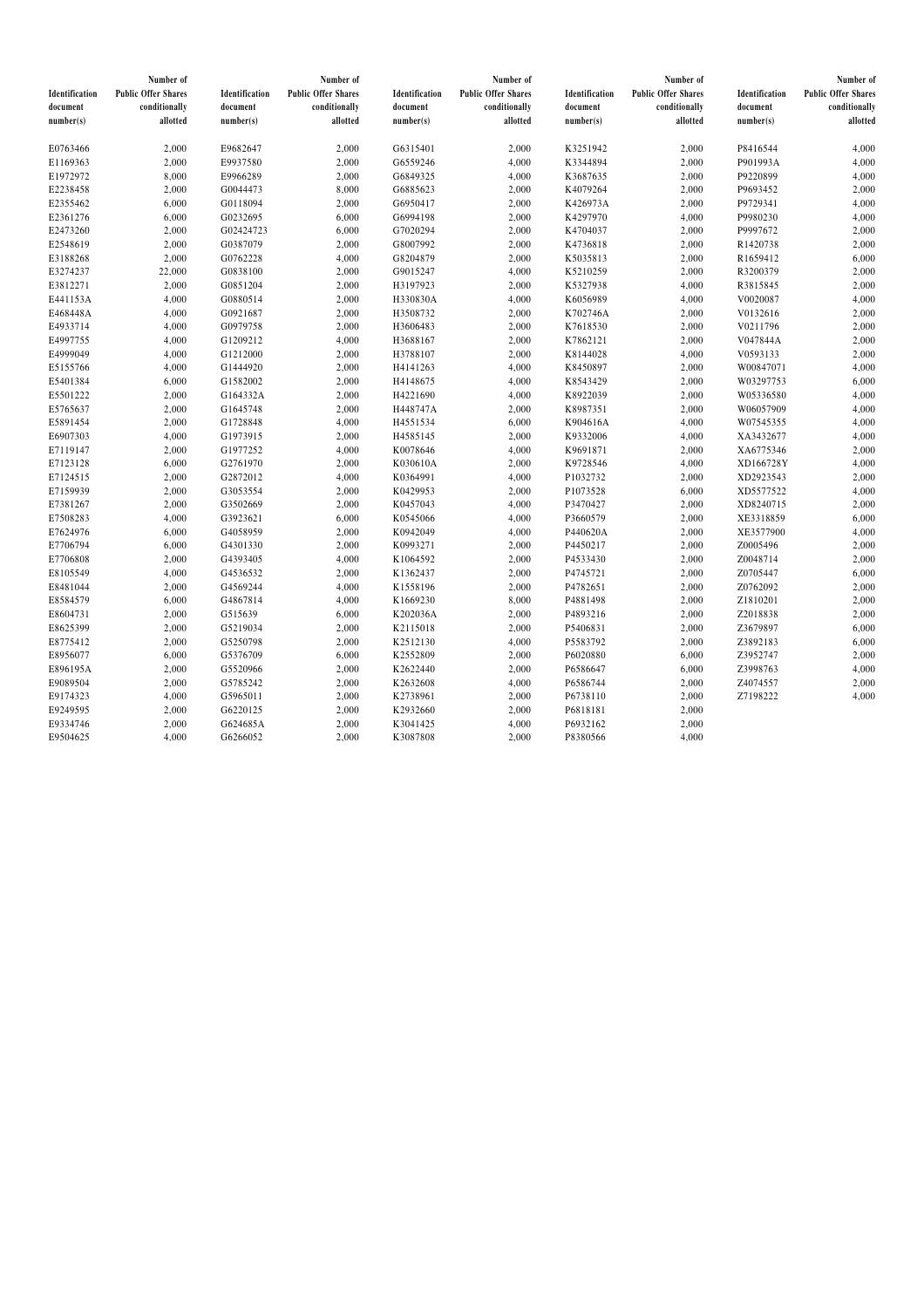#### **RESULTS OF APPLICATIONS USING YELLOW APPLICATION FORMS**

The following are the identification document numbers (where provided) of wholly or partially successful applicants who applied using **YELLOW** application forms and the number of Public Offer Shares to be conditionally allotted to them. Applicants who have not provided their identification document numbers are not shown.

#### **Applications made through designated CCASS Broker/Custodian Participants**

|                | Number of                  |                | Number of                  |                | Number of                  |                | Number of                  |                | Number of                  |
|----------------|----------------------------|----------------|----------------------------|----------------|----------------------------|----------------|----------------------------|----------------|----------------------------|
| Identification | <b>Public Offer Shares</b> | Identification | <b>Public Offer Shares</b> | Identification | <b>Public Offer Shares</b> | Identification | <b>Public Offer Shares</b> | Identification | <b>Public Offer Shares</b> |
| document       | conditionally              | document       | conditionally              | document       | conditionally              | document       | conditionally              | document       | conditionally              |
| number(s)      | allotted                   | number(s)      | allotted                   | number(s)      | allotted                   | number(s)      | allotted                   | number(s)      | allotted                   |
|                |                            |                |                            |                |                            |                |                            |                |                            |
|                |                            |                |                            |                |                            |                |                            |                |                            |
| 00006323       | 4,000                      | 01598048       | 2,000                      | 02611435       | 66,000                     | 02611435       | 32,000                     | 03330105       | 8,000                      |
| 00006323       | 14,000                     | 01598048       | 2,000                      | 02611435       | 66,000                     | 02611435       | 22,000                     | 03330105       | 6,000                      |
| 00006323       | 8,000                      | 01598048       | 6,000                      | 02611435       | 98,000                     | 02611435       | 22,000                     | 03330105       | 6,000                      |
| 00006323       | 4,000                      | 01598048       | 2,000                      | 02611435       | 92,000                     | 02611435       | 32,000                     | 03330105       | 6,000                      |
| 00006323       | 4,000                      | 01598048       | 2,000                      | 02611435       | 92,000                     | 02611435       | 388,000                    | 03330105       | 6,000                      |
| 00006323       | 8,000                      | 01598048       | 6,000                      | 02611435       | 98,000                     | 02611435       | 22,000                     | 03330105       | 6,000                      |
| 00006323       | 4,000                      | 01598048       | 4,000                      | 02611435       | 92,000                     | 02611435       | 32,000                     | 03682938       | 60,000                     |
| 00006323       | 6,000                      | 01598048       | 8,000                      | 02611435       | 8,000                      | 02611435       | 22,000                     | 03682938       | 386,000                    |
| 00006323       | 6,000                      | 01598048       | 2,000                      | 02611435       | 296,000                    | 02611435       | 32,000                     | 03682938       | 386,000                    |
| 00006323       | 4,000                      | 01598048       | 2,000                      | 02611435       | 8,000                      | 02611435       | 26,000                     | 03682938       | 16,000                     |
|                |                            |                |                            |                |                            |                |                            |                |                            |
| 00006323       | 2,000                      | 01598048       | 2,000                      | 02611435       | 294,000                    | 02611435       | 388,000                    | 03682938       | 16,000                     |
| 00603092       | 8,000                      | 01598048       | 2,000                      | 02611435       | 12,000                     | 02611435       | 32,000                     | 03682938       | 100,000                    |
| 01056345       | 8,000                      | 01598048       | 4,000                      | 02611435       | 14,000                     | 02611435       | 20,000                     | 03812012       | 8,000                      |
| 01598048       | 4,000                      | 01598048       | 2,000                      | 02611435       | 294,000                    | 02611435       | 20,000                     | 03812012       | 2,000                      |
| 01598048       | 4,000                      | 01598048       | 2,000                      | 02611435       | 296,000                    | 02611435       | 20,000                     | 04029062       | 32,000                     |
| 01598048       | 6,000                      | 01598048       | 4,000                      | 02611435       | 16,000                     | 02611435       | 388,000                    | 04029062       | 32,000                     |
| 01598048       | 4,000                      | 01598048       | 2,000                      | 02611435       | 16,000                     | 02611435       | 20,000                     | 04029062       | 32,000                     |
| 01598048       | 6,000                      | 01598048       | 2,000                      | 02611435       | 294,000                    | 02611435       | 20,000                     | 04029062       | 32,000                     |
| 01598048       | 4,000                      | 01598048       | 4,000                      | 02611435       | 30,000                     | 02611435       | 386,000                    | 04029062       | 32,000                     |
|                |                            |                |                            |                |                            |                |                            |                |                            |
| 01598048       | 4,000                      | 01598048       | 2,000                      | 02611435       | 18,000                     | 02611435       | 20,000                     | 04029062       | 32,000                     |
| 01598048       | 4,000                      | 01598048       | 2,000                      | 02611435       | 16,000                     | 02611435       | 20,000                     | 04029062       | 32,000                     |
| 01598048       | 4,000                      | 01598048       | 2,000                      | 02611435       | 28,000                     | 02611435       | 20,000                     | 04029062       | 32,000                     |
| 01598048       | 4,000                      | 01598048       | 2,000                      | 02611435       | 28,000                     | 02611435       | 20,000                     | 04029062       | 32,000                     |
| 01598048       | 6,000                      | 01598048       | 2,000                      | 02611435       | 18,000                     | 02611435       | 20,000                     | 04029062       | 32,000                     |
| 01598048       | 6,000                      | 01598048       | 2,000                      | 02611435       | 4,000                      | 02611435       | 20,000                     | 04029062       | 32,000                     |
| 01598048       | 4,000                      | 01598048       | 2,000                      | 02611435       | 4,000                      | 02611435       | 34,000                     | 04029062       | 32,000                     |
| 01598048       | 4,000                      | 01598048       | 2,000                      | 02611435       | 32,000                     | 02611435       | 20,000                     | 04029062       | 16,000                     |
| 01598048       | 4,000                      | 01598048       | 2,000                      | 02611435       | 32,000                     | 02611435       | 20,000                     | 04029062       | 32,000                     |
| 01598048       | 6,000                      |                | 12,000                     |                |                            | 02611435       | 20,000                     | 04029062       |                            |
|                |                            | 02090415       |                            | 02611435       | 16,000                     |                |                            |                | 32,000                     |
| 01598048       | 6,000                      | 02090415       | 12,000                     | 02611435       | 32,000                     | 02611435       | 20,000                     | 04029062       | 32,000                     |
| 01598048       | 6,000                      | 02090415       | 12,000                     | 02611435       | 16,000                     | 02611435       | 20,000                     | 04029062       | 32,000                     |
| 01598048       | 8,000                      | 02090415       | 92,000                     | 02611435       | 32,000                     | 02611435       | 20,000                     | 04029062       | 32,000                     |
| 01598048       | 8,000                      | 02090415       | 6,000                      | 02611435       | 32,000                     | 02611435       | 20,000                     | 04029062       | 32,000                     |
| 01598048       | 6,000                      | 02611435       | 38,000                     | 02611435       | 16,000                     | 02611435       | 20,000                     | 04029062       | 32,000                     |
| 01598048       | 4,000                      | 02611435       | 36,000                     | 02611435       | 32,000                     | 02611435       | 20,000                     | 04029062       | 32,000                     |
| 01598048       | 4,000                      | 02611435       | 6,000                      | 02611435       | 18,000                     | 02611435       | 20,000                     | 04029062       | 32,000                     |
| 01598048       | 4,000                      | 02611435       | 36,000                     | 02611435       | 32,000                     | 02611435       | 20,000                     | 04029062       | 32,000                     |
| 01598048       | 4,000                      | 02611435       | 38,000                     | 02611435       | 16,000                     | 02611435       | 20,000                     | 04029062       | 32,000                     |
|                |                            |                |                            |                |                            |                |                            |                |                            |
| 01598048       | 4,000                      | 02611435       | 6,000                      | 02611435       | 16,000                     | 02611435       | 20,000                     | 04029062       | 32,000                     |
| 01598048       | 2,000                      | 02611435       | 42,000                     | 02611435       | 32,000                     | 02611435       | 20,000                     | 04029062       | 32,000                     |
| 01598048       | 6,000                      | 02611435       | 54,000                     | 02611435       | 16,000                     | 02611435       | 20,000                     | 04029062       | 32,000                     |
| 01598048       | 12,000                     | 02611435       | 44,000                     | 02611435       | 16,000                     | 02611435       | 20,000                     | 04029062       | 32,000                     |
| 01598048       | 12,000                     | 02611435       | 8,000                      | 02611435       | 32,000                     | 02611435       | 20,000                     | 04029062       | 296,000                    |
| 01598048       | 20,000                     | 02611435       | 52,000                     | 02611435       | 16,000                     | 02611435       | 20,000                     | 04029062       | 22,000                     |
| 01598048       | 6,000                      | 02611435       | 48,000                     | 02611435       | 16,000                     | 02611435       | 20,000                     | 04029062       | 8,000                      |
| 01598048       | 6,000                      | 02611435       | 54,000                     | 02611435       | 32,000                     | 02611435       | 20,000                     | 04216780       | 6,000                      |
| 01598048       | 8,000                      | 02611435       | 46,000                     | 02611435       | 16,000                     | 02611435       | 20,000                     | 04381644       | 8,000                      |
| 01598048       | 6,000                      | 02611435       |                            |                |                            |                |                            |                |                            |
|                |                            |                | 54,000                     | 02611435       | 16,000                     | 02611435       | 20,000                     | 04381644       | 8,000                      |
| 01598048       | 6,000                      | 02611435       | 48,000                     | 02611435       | 32,000                     | 02611435       | 20,000                     | 04381644       | 4,000                      |
| 01598048       | 8,000                      | 02611435       | 8,000                      | 02611435       | 370,000                    | 02611435       | 20,000                     | 04381644       | 16,000                     |
| 01598048       | 8,000                      | 02611435       | 52,000                     | 02611435       | 16,000                     | 02611435       | 20,000                     | 04809525       | 8,000                      |
| 01598048       | 4,000                      | 02611435       | 54,000                     | 02611435       | 16,000                     | 02611435       | 20,000                     | 04809525       | 8,000                      |
| 01598048       | 4,000                      | 02611435       | 8,000                      | 02611435       | 368,000                    | 02611435       | 20,000                     | 04809525       | 8,000                      |
| 01598048       | 4,000                      | 02611435       | 50,000                     | 02611435       | 32,000                     | 02611435       | 20,000                     | 04809525       | 2,000                      |
| 01598048       | 8,000                      | 02611435       | 54,000                     | 02611435       | 16,000                     | 02611435       | 20,000                     | 05225869       | 386,000                    |
| 01598048       | 4,000                      | 02611435       | 6,000                      | 02611435       | 16,000                     | 02611435       | 20,000                     | 05225869       | 84,000                     |
| 01598048       | 8,000                      | 02611435       | 52,000                     | 02611435       | 16,000                     | 02611435       | 20,000                     | 06777338       | 2,000                      |
| 01598048       |                            |                |                            | 02611435       |                            | 02611435       |                            | 06777338       |                            |
|                | 4,000                      | 02611435       | 52,000                     |                | 32,000                     |                | 20,000                     |                | 2,000                      |
| 01598048       | 8,000                      | 02611435       | 52,000                     | 02611435       | 368,000                    | 02611435       | 20,000                     | 06944547       | 6,000                      |
| 01598048       | 8,000                      | 02611435       | 54,000                     | 02611435       | 368,000                    | 02611435       | 20,000                     | 07292597       | 2,000                      |
| 01598048       | 6,000                      | 02611435       | 52,000                     | 02611435       | 32,000                     | 03175496       | 28,000                     | 07292597       | 2,000                      |
| 01598048       | 8,000                      | 02611435       | 52,000                     | 02611435       | 32,000                     | 03175496       | 30,000                     | 07318800       | 2,000                      |
| 01598048       | 6,000                      | 02611435       | 52,000                     | 02611435       | 22,000                     | 03175496       | 30,000                     | 07318800       | 4,000                      |
| 01598048       | 8,000                      | 02611435       | 54,000                     | 02611435       | 22,000                     | 03175496       | 30,000                     | 07518799       | 2,000                      |
| 01598048       | 2,000                      | 02611435       | 52,000                     | 02611435       | 388,000                    | 03175496       | 30,000                     | 08805795       | 2,000                      |
| 01598048       | 6,000                      | 02611435       | 52,000                     | 02611435       | 32,000                     | 03330105       | 4,000                      | 08805795       | 2,000                      |
| 01598048       | 2,000                      | 02611435       | 54,000                     | 02611435       | 22,000                     | 03330105       | 2,000                      | 08805795       | 2,000                      |
|                |                            |                |                            |                |                            |                |                            |                |                            |
| 01598048       | 10,000                     | 02611435       | 8,000                      | 02611435       | 22,000                     | 03330105       | 2,000                      | 08805795       | 6,000                      |
| 01598048       | 6,000                      | 02611435       | 54,000                     | 02611435       | 386,000                    | 03330105       | 2,000                      | 08805795       | 4,000                      |
| 01598048       | 2,000                      | 02611435       | 8,000                      | 02611435       | 32,000                     | 03330105       | 54,000                     | 08805795       | 4,000                      |
| 01598048       | 2,000                      | 02611435       | 54,000                     | 02611435       | 22,000                     | 03330105       | 6,000                      | 08805795       | 4,000                      |
| 01598048       | 6,000                      | 02611435       | 8,000                      | 02611435       | 22,000                     | 03330105       | 8,000                      | 08805795       | 4,000                      |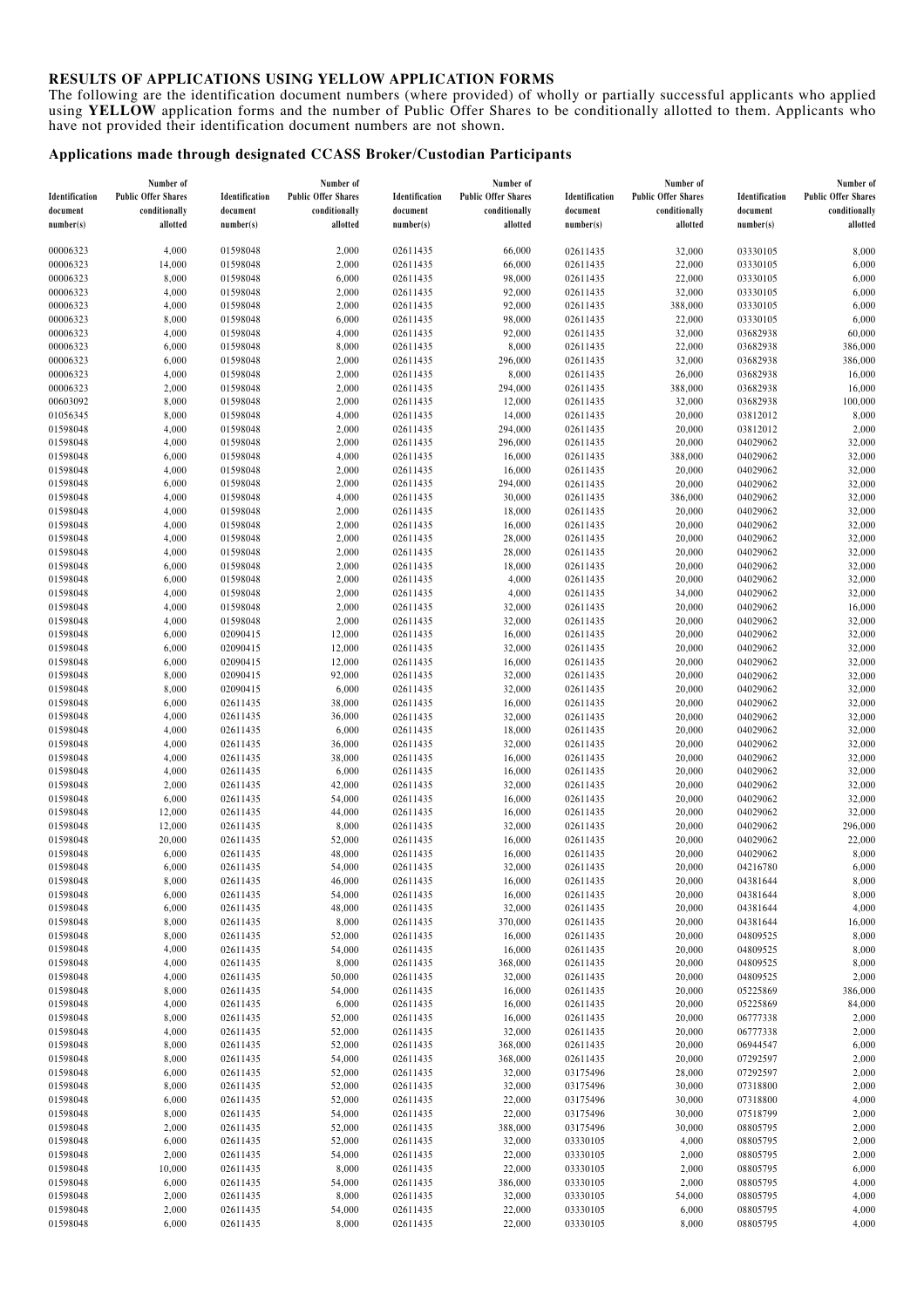|                | Number of                  |                | Number of                  |                | Number of                  |                | Number of                  |                | Number of                  |
|----------------|----------------------------|----------------|----------------------------|----------------|----------------------------|----------------|----------------------------|----------------|----------------------------|
| Identification | <b>Public Offer Shares</b> | Identification | <b>Public Offer Shares</b> | Identification | <b>Public Offer Shares</b> | Identification | <b>Public Offer Shares</b> | Identification | <b>Public Offer Shares</b> |
| document       | conditionally              | document       | conditionally              | document       | conditionally              | document       | conditionally              | document       | conditionally              |
| number(s)      | allotted                   | number(s)      | allotted                   | number(s)      | allotted                   | number(s)      | allotted                   | number(s)      | allotted                   |
|                |                            |                |                            |                |                            |                |                            |                |                            |
| 08805795       | 6,000                      | 17449944       | 32,000                     | 19049566       | 10,000                     | C2923740       | 4,000                      | G5012634       | 4,000                      |
| 08805795       | 8,000                      | 17633305       | 2,000                      | 19049566       | 8,000                      | C2969309       | 2,000                      | G5036509       | 2,000                      |
| 08805795       | 10,000                     | 17782788       | 4,000                      | 19049566       | 8,000                      | C3566526       | 2,000                      | G546165A       | 2,000                      |
| 08805795       | 8,000                      | 17782788       | 8,000                      | 19049566       | 32,000                     | C3572909       | 2,000                      | G5580837       | 2,000                      |
| 09950167       | 6,000                      | 17782788       | 8,000                      | 19757650       | 8,000                      | C3661170       | 4,000                      | G5714795       | 6,000                      |
| 09950167       | 6,000                      | 17782788       | 6,000                      | 20265082       | 4,000                      | C3930082       | 2,000                      | G5735148       | 4,000                      |
| 09950167       | 8,000                      | 17782788       | 8,000                      | 20265082       | 386,000                    | C5463902       |                            | G6004082       |                            |
|                |                            |                |                            |                |                            |                | 2,000                      |                | 2,000                      |
| 09950167       | 4,000                      | 17782788       | 4,000                      | 20265082       | 386,000                    | C5572175       | 2,000                      | G6122700       | 2,000                      |
| 09950167       | 6,000                      | 17782788       | 4,000                      | 20265082       | 4,000                      | C6308021       | 2,000                      | G6142760       | 2,000                      |
| 09950167       | 4,000                      | 17782788       | 2,000                      | 20265082       | 2,000                      | D0969533       | 6,000                      | G6161641       | 4,000                      |
| 09950167       | 2,000                      | 17782788       | 2,000                      | 20265082       | 6,000                      | D141666A       | 4,000                      | G6241173       | 2,000                      |
| 09950167       | 4,000                      | 17782788       | 4,000                      | 20716960       | 6,000                      | D1999266       | 4,000                      | G6330311       | 2,000                      |
| 09950167       | 2,000                      | 17782788       | 2,000                      | 20716960       | 8,000                      | D2053684       | 2,000                      | G6782638       | 2,000                      |
| 09950167       | 4,000                      | 17782788       | 2,000                      | 20716960       | 8,000                      | D2310857       | 2,000                      | G7128958       | 2,000                      |
| 09950167       | 6,000                      | 17782788       | 4,000                      | 20797538       | 2,000                      | D2428882       | 4,000                      | G716900A       | 2,000                      |
| 09950167       | 8,000                      | 17782788       | 2,000                      | 21196599       | 4,000                      | D2573726       | 2,000                      | G8029007       | 4,000                      |
| 09950167       | 2,000                      | 17782788       | 2,000                      | 21196599       | 4,000                      | D2613981       | 2,000                      | G8155711       | 4,000                      |
| 09950167       | 20,000                     | 17782788       | 4,000                      | 21301813       | 8,000                      | D2701082       | 2,000                      | G818567A       | 6,000                      |
| 09950167       | 2,000                      | 17782788       | 2,000                      | 21733058       | 2,000                      | D3175139       | 2,000                      | H3310673       | 8,000                      |
| 09950167       | 2,000                      | 17782788       | 2,000                      | 21798771       | 6,000                      | D3483087       | 2,000                      | H3329528       | 6,000                      |
| 09950167       | 2,000                      | 17782788       | 2,000                      | 21912416       | 12,000                     | D356769A       | 4,000                      | H3511423       | 4,000                      |
| 09950167       | 6,000                      | 17782788       | 2,000                      | 21912416       | 12,000                     | D4935730       | 4,000                      | H3531211       | 4,000                      |
|                |                            |                |                            |                |                            |                |                            |                |                            |
| 09950167       | 6,000                      | 17782788       | 2,000                      | 21912416       | 12,000                     | D502278A       | 2,000                      | H353122A       | 4,000                      |
| 09950167       | 6,000                      | 17782788       | 2,000                      | 22776600       | 92,000                     | D5163006       | 2,000                      | H4156953       | 2,000                      |
| 09998044       | 6,000                      | 17782788       | 6,000                      | 234120         | 22,000                     | D5267685       | 4,000                      | H447854        | 6,000                      |
| 10098613       | 2,000                      | 17782788       | 4,000                      | 234120         | 22,000                     | D5329400       | 2,000                      | H4660147       | 6,000                      |
| 10098613       | 8,000                      | 17782788       | 6,000                      | 234120         | 22,000                     | D5631654       | 2,000                      | K009370A       | 2,000                      |
| 10098613       | 6,000                      | 17782788       | 4,000                      | 234120         | 8,000                      | D5807299       | 4,000                      | K0382388       | 2,000                      |
| 10098613       | 4,000                      | 17782788       | 4,000                      | 234120         | 52,000                     | D5826250       | 2,000                      | K0545600       | 2,000                      |
| 10098613       | 4,000                      | 17782788       | 4,000                      | 234120         | 16,000                     | D5867976       | 2,000                      | K0645222       | 2,000                      |
| 10098613       | 4,000                      | 17782788       | 6,000                      | 234120         | 16,000                     | D6029885       | 2,000                      | K0777420       | 2,000                      |
| 10098613       | 6,000                      | 17782788       | 4,000                      | 30131328       | 12,000                     | D6202005       | 4,000                      | K0777528       | 4,000                      |
| 10098613       | 6,000                      | 17782788       | 4,000                      | 31321998       | 8,000                      | D6463208       | 2,000                      | K1254790       | 2,000                      |
| 10098613       | 6,000                      | 17782788       | 4,000                      | 31321998       | 2,000                      | D6472215       | 6,000                      | K135650A       | 4,000                      |
| 10098613       | 2,000                      | 17782788       | 20,000                     | 31321998       | 4,000                      | D6901779       | 2,000                      | K136782A       | 2,000                      |
| 10098613       | 2,000                      | 17782788       | 16,000                     | 31321998       | 18,000                     | D705302A       | 8,000                      | K1669788       | 2,000                      |
| 10098613       | 2,000                      | 17782788       | 2,000                      | 31321998       | 4,000                      | D7069880       | 2,000                      | K1719467       | 2,000                      |
|                |                            |                |                            |                |                            |                |                            |                |                            |
| 10098613       | 2,000                      | 17782788       | 8,000                      | 31321998       | 92,000                     | D8535230       | 2,000                      | K1807595       | 6,000                      |
| 10098613       | 2,000                      | 17782788       | 4,000                      | 31321998       | 8,000                      | E1553597       | 4,000                      | K2079461       | 6,000                      |
| 10098613       | 2,000                      | 17782788       | 4,000                      | 31321998       | 8,000                      | E2903303       | 6,000                      | K2113171       | 2,000                      |
| 10098613       | 2,000                      | 17782788       | 32,000                     | 31321998       | 6,000                      | E3028317       | 6,000                      | K2116928       | 2,000                      |
| 10098613       | 8,000                      | 17782788       | 386,000                    | 529642         | 8,000                      | E3107624       | 2,000                      | K2502224       | 2,000                      |
| 10243939       | 4,000                      | 17782788       | 386,000                    | A124822A       | 6,000                      | E3613708       | 2,000                      | K2781255       | 4,000                      |
| 10243939       | 8,000                      | 17782788       | 24,000                     | A297885A       | 2,000                      | E5117236       | 4,000                      | K3058050       | 2,000                      |
| 11193268       | 10,000                     | 17782788       | 386,000                    | A3124811       | 2,000                      | E5528899       | 2,000                      | K3947084       | 2,000                      |
| 12132312       | 2,000                      | 17782788       | 388,000                    | A3389459       | 4,000                      | E5623476       | 2,000                      | K4288823       | 2,000                      |
| 13435676       | 8,000                      | 17782788       | 386,000                    | A4986620       | 6,000                      | E5738214       | 2,000                      | K4622782       | 6,000                      |
| 13435676       | 12,000                     | 17782788       | 388,000                    | A5023826       | 2,000                      | E5837050       | 2,000                      | K4821823       | 6,000                      |
| 13435676       | 12,000                     | 17782788       | 6,000                      | A6452712       | 2,000                      | E593787A       | 4,000                      | K5171350       | 2,000                      |
| 13435676       | 12,000                     | 17782788       | 22,000                     | A654028A       | 6,000                      | E6109652       | 6,000                      | K5330823       | 2,000                      |
| 14263052       | 16,000                     | 17782788       | 6,000                      | A6629582       | 4,000                      | E6642830       | 8,000                      | K5570638       | 2,000                      |
| 14263052       | 16,000                     | 17782788       | 6,000                      | A6904923       | 2,000                      | E8075119       | 4,000                      | K5623138       | 2,000                      |
| 14263052       | 16,000                     | 17782788       | 8,000                      | A7003989       | 2,000                      | E8083804       | 2,000                      | K6743935       | 2,000                      |
| 14263052       | 52,000                     | 17782788       | 8,000                      | A8206972       | 2,000                      | E8969845       | 2,000                      | K7285078       | 6,000                      |
| 14263052       | 8,000                      | 17782788       | 6,000                      | A8516246       | 2,000                      | E9008350       | 2,000                      | K8374988       | 2,000                      |
| 14263052       |                            |                |                            |                |                            |                |                            |                |                            |
|                | 20,000                     | 17782788       | 6,000                      | A8894852       | 4,000                      | E9047763       | 4,000                      | K8772045       | 2,000                      |
| 14263052       | 12,000                     | 17782788       | 6,000                      | A9045026       | 4,000                      | E9192690       | 4,000                      | K9215786       | 6,000                      |
| 15390967       | 388,000                    | 17782788       | 6,000                      | A9132336       | 2,000                      | E9751096       | 4,000                      | K9514058       | 4,000                      |
| 15499921       | 8,000                      | 17940322       | 62,000                     | A9336276       | 2,000                      | G0644659       | 6,000                      | P0414704       | 2,000                      |
| 15499921       | 8,000                      | 18066026       | 8,000                      | A9880642       | 2,000                      | G1284494       | 2,000                      | P0853473       | 6,000                      |
| 16149670       | 2,000                      | 18066026       | 8,000                      | B0427972       | 2,000                      | G1350993       | 4,000                      | P2479382       | 2,000                      |
| 16449105       | 2,000                      | 18066026       | 8,000                      | B1214360       | 6,000                      | G1826866       | 2,000                      | P2486877       | 2,000                      |
| 16449105       | 8,000                      | 18066026       | 6,000                      | B4193801       | 6,000                      | G2154845       | 4,000                      | P4156424       | 4,000                      |
| 16449105       | 2,000                      | 18074310       | 8,000                      | B4831816       | 2,000                      | G2358556       | 2,000                      | R0299196       | 4,000                      |
| 16449105       | 4,000                      | 18074310       | 6,000                      | B5187635       | 2,000                      | G2467339       | 6,000                      | R282509A       | 4,000                      |
| 17074725       | 16,000                     | 19049566       | 16,000                     | B7259773       | 4,000                      | G2626747       | 2,000                      | R3746975       | 4,000                      |
| 17074725       | 52,000                     | 19049566       | 8,000                      | B8479610       | 2,000                      | G300751A       | 6,000                      | V0095907       | 2,000                      |
| 17074725       | 92,000                     | 19049566       | 6,000                      | C0585279       | 4,000                      | G346158A       | 2,000                      | V0322512       | 2,000                      |
| 17207522       | 16,000                     | 19049566       | 4,000                      | C0595886       | 2,000                      | G4172646       | 2,000                      | XC4687712      | 2,000                      |
| 17449944       | 16,000                     | 19049566       | 4,000                      | C2504314       | 2,000                      | G4408860       | 6,000                      | Z2926270       | 2,000                      |
| 17449944       | 22,000                     | 19049566       | 6,000                      | C2863373       | 2,000                      | G4530038       | 2,000                      | Z5168121       | 2,000                      |
|                |                            |                |                            |                |                            |                |                            |                |                            |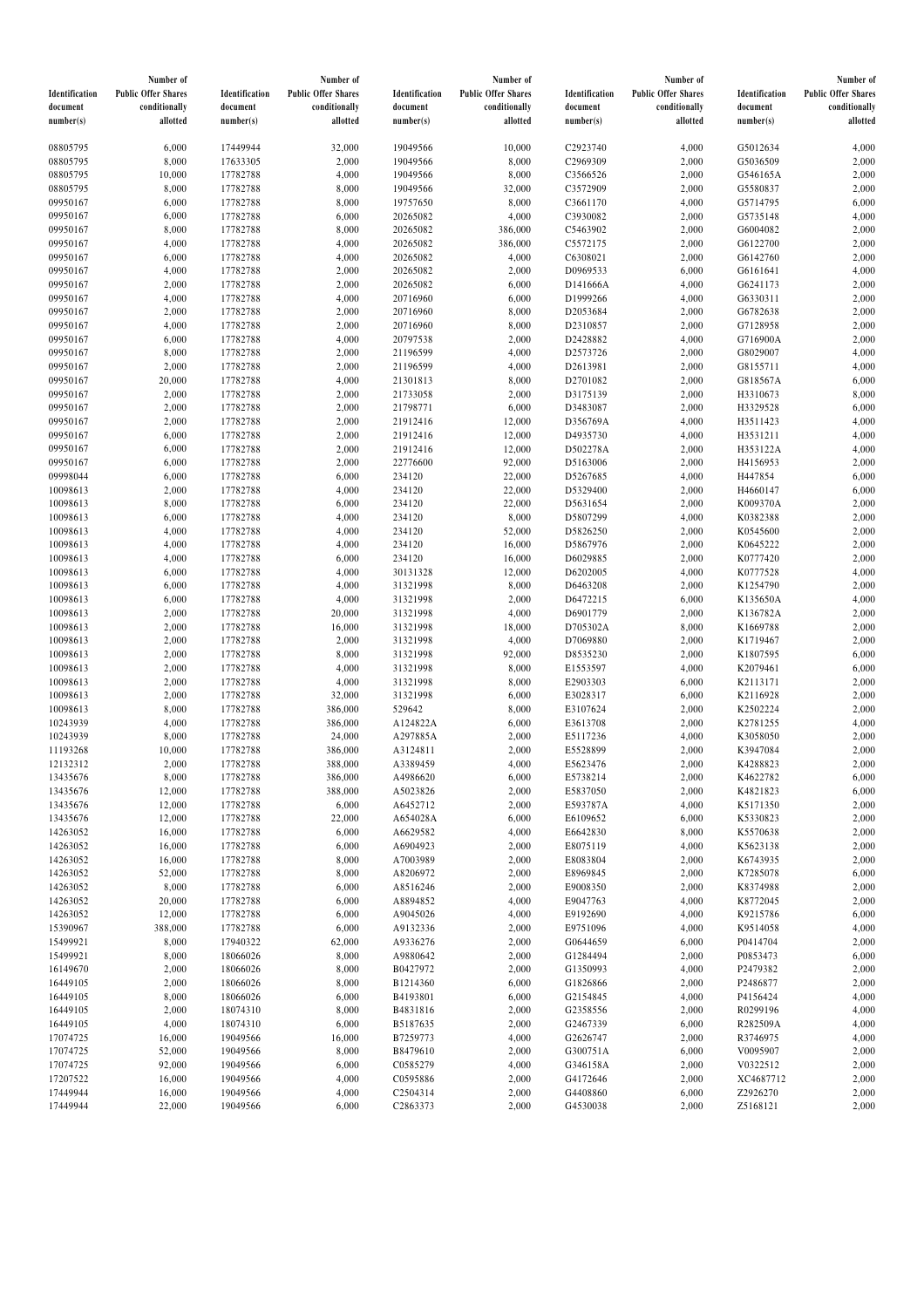#### **Result of Applications Made by CCASS Investor Participants Using Yellow Application Forms**

The following are the identification document numbers (where provided) or wholly or partially successful applicants who applied using YELLOW application forms as CCASS Investor Participants and the number of Public Offer Shares to be conditionally allotted to them. Applicants who have not provided their identification document numbers are not shown.

**Identification document number Shares Conditionally allotted** Number of Public Offer Shares conditionally allotted

D640497A 2,000

# **COLLECTION/DESPATCH OF SHARE CERTIFICATES AND REFUND OF APPLICATION MONEY**

Share certificates for wholly or partially successful applications on **WHITE** application forms and refund cheques for wholly or partially unsuccessful applications and in respect of surplus application money for wholly successful applications (without interest and together with brokerage of 1%, SFC transaction levy of 0.005% and Stock Exchange trading fee of 0.005%) will be despatched by ordinary post to the addresses of the applicants specified in the **WHITE** application forms, at their own risk on Friday, 16 December 2005.

Share certificates for wholly or partially successful applications on **YELLOW** application forms are expected to be deposited into CCASS for credit to their CCASS Investor Participant stock accounts or the stock accounts of their designated CCASS Participants at the close of business on Friday, 16 December 2005, or under contingent situations, on any other date as shall be determined by HKSCC or HKSCC Nominees Limited.

Refund cheques for wholly or partially unsuccessful applications and in respect of surplus application money for wholly successful applications (without interest and together with brokerage of 1%, SFC transaction levy of 0.005% and Stock Exchange trading fee of 0.005%) on **YELLOW** application forms will be sent by ordinary post to the addresses provided by them in the relevant application forms, at their own risk, on Friday, 16 December 2005.

Applicants who have indicated on their **WHITE** or **YELLOW** application forms that they would collect their share certificates (where applicable) and/or refund cheques in person may collect their share certificates (where applicable) and/or refund cheques from the Kwun Tong office of Computershare Hong Kong Investor Services Limited at 3/F., Futura Plaza, 111-113 How Ming Street, Kwun Tong, Hong Kong, between 9:00 a.m. and 1:00 p.m. on Friday, 16 December 2005. Identification and authorisation documents (where appropriate) acceptable to Computershare Hong Kong Investor Services Limited must be produced at the time of collection. Uncollected share certificates and refund cheques will be despatched to those applicants by ordinary post at their own risk to the addresses specified in their application forms shortly thereafter.

All share certificates will only become valid certificates of title provided that the Share Offer has become unconditional in all respects and the Placing and Underwriting Agreement has not been terminated in accordance with its terms before 8:00 a.m. (Hong Kong time) on the Listing Date. Investors who trade the Shares on the basis of publicly available allocation details prior to the receipt of Share certificates or prior to the Share certificates becoming valid certificates of title do so entirely at their own risk.

# **DEPOSIT OF SHARE CERTIFICATES INTO CCASS**

For wholly or partially successful applications on **YELLOW** application forms who are allocated Public Offer Shares in the name of HKSCC Nominees Limited, the allocated Public Offer Shares will be deposited directly into CCASS for credit to their CCASS Investor Participant stock accounts or stock accounts of their Designated CCASS Participants maintained in CCASS at the close of business on Friday, 16 December 2005, or under contingent situations, on such other date as shall be determined by HKSCC or HKSCC Nominees Limited. Applicants applying through their designated CCASS Participants (other than CCASS Investor Participants) can check the number of Public Offer Shares allocated to them with their respective designated CCASS Participants.

For wholly or partially successful applicants applying as CCASS Investor Participants using **YELLOW** application forms, they can check the account balance for the number of Public Offer Shares credited to their stock account via the CCASS Phone System or the CCASS Internet System (under the procedures contained in HKSCC's "An Operating Guide for Investor Participants" in effect from time to time) on Friday, 16 December 2005, or in the activity statements made available to them by HKSCC after the credit of the Public Offer Shares to their stock account.

CCASS Participants and CCASS Investor Participants should report any discrepancies to HKSCC before 5:00 p.m. on Friday, 16 December 2005, or under contingent situations, on such other date as shall be determined by HKSCC or HKSCC Nominees Limited.

# **COMMENCEMENT OF DEALINGS**

Subject to the conditions set out in the section headed "Structure of the Share Offer" in the Prospectus, dealings in the Shares (stock code: 2005) on the Main Board are expected to commence at 9:30 a.m. on Tuesday, 20 December 2005. Shares will be traded in board lots of 2,000 Shares.